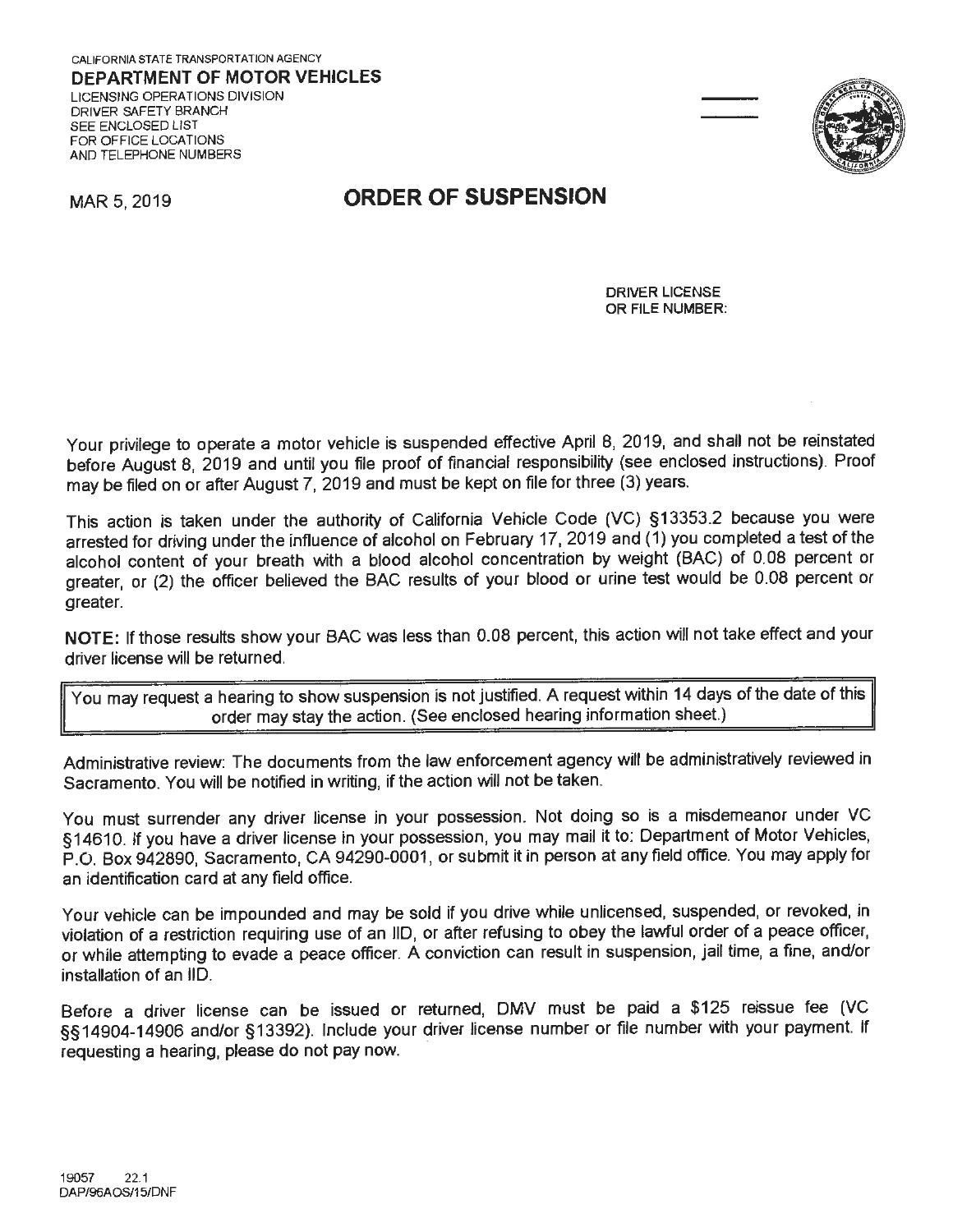DRIVER SAFETY BRANCH SEE ENCLOSED LIST FOR OFFICE LOCATIONS AND TELEPHONE NUMBERS



# **RESTRICTED DRIVER LICENSE ELIGIBILITY OPTIONS**

You may immediately apply for the following driver license restriction options:

- **1.** Operating vehicles equipped with an 110, for a period of four months **(first offenders)** or 12 months (multiple **offenders),**  if you meet the following requirements:
	- D You have cleared all other outstanding actions on your driver record, including any suspensions or revocations.
	- T You have installed an IID on your vehicle and have provided DMV with a Verification of Installation Ignition Interlock form (DL 920).
	- T You have enrolled in a DUI program and DMV has received a Proof of Enrollment Certificate (DL 107) from the DUI program provider. If you enroll and fail to participate in the DUI program, the department will immediately suspend your restricted license and re-impose the suspension.
	- T You have provided proof of financial responsibility (see enclosed Proof Filing Information attachment).
	- $\Box$  You have paid all required fees, including a \$125 reissue fee.

**NOTE:** If you are required to operate an employer's vehicle during the course and scope of your employment, you may operate that vehicle without installing an 110 if you notify your employer of your restricted driving privilege, and carry proof of the Notice to Employers Ignition Interlock Restriction (DL 923) form in your vehicle. To obtain the DL 923 form, visit **www.dmv.ca.gov.** 

**The installation of an /ID on a motor vehicle does not allow you to drive without a valid driver license.** 

- **2.** Driving to and from your place of employment, driving during the course of employment, and driving to and from activities required in the DUI program, for a period of 5 months **(first offenders** only), if you meet the following requirements:
	- You have served a 30 day suspension period.
	- T You have cleared all other outstanding actions on your driver record, including any suspensions or revocations.
	- $\Box$  You have enrolled in a DUI program and DMV has received a DL 107 from the DUI program provider. If you enroll and fail to participate in the DUI program, the department will immediately suspend your restricted license and re-impose the suspension.
	- T You have provided proof of financial responsibility (see enclosed Proof Filing Information attachment).
	- $\Box$  You have paid all required fees, including a \$125 reissue fee.

NOTE: If you held a commercial driver license at the time of your violation, then you must downgrade to a non-commercial driver license to reinstate your driving privilege.

All required forms and fees must be mailed to the above address or submitted in person at any field office.

If you have further questions concerning your eligibility, please call the Mandatory Actions Unit at (916) 657-6525.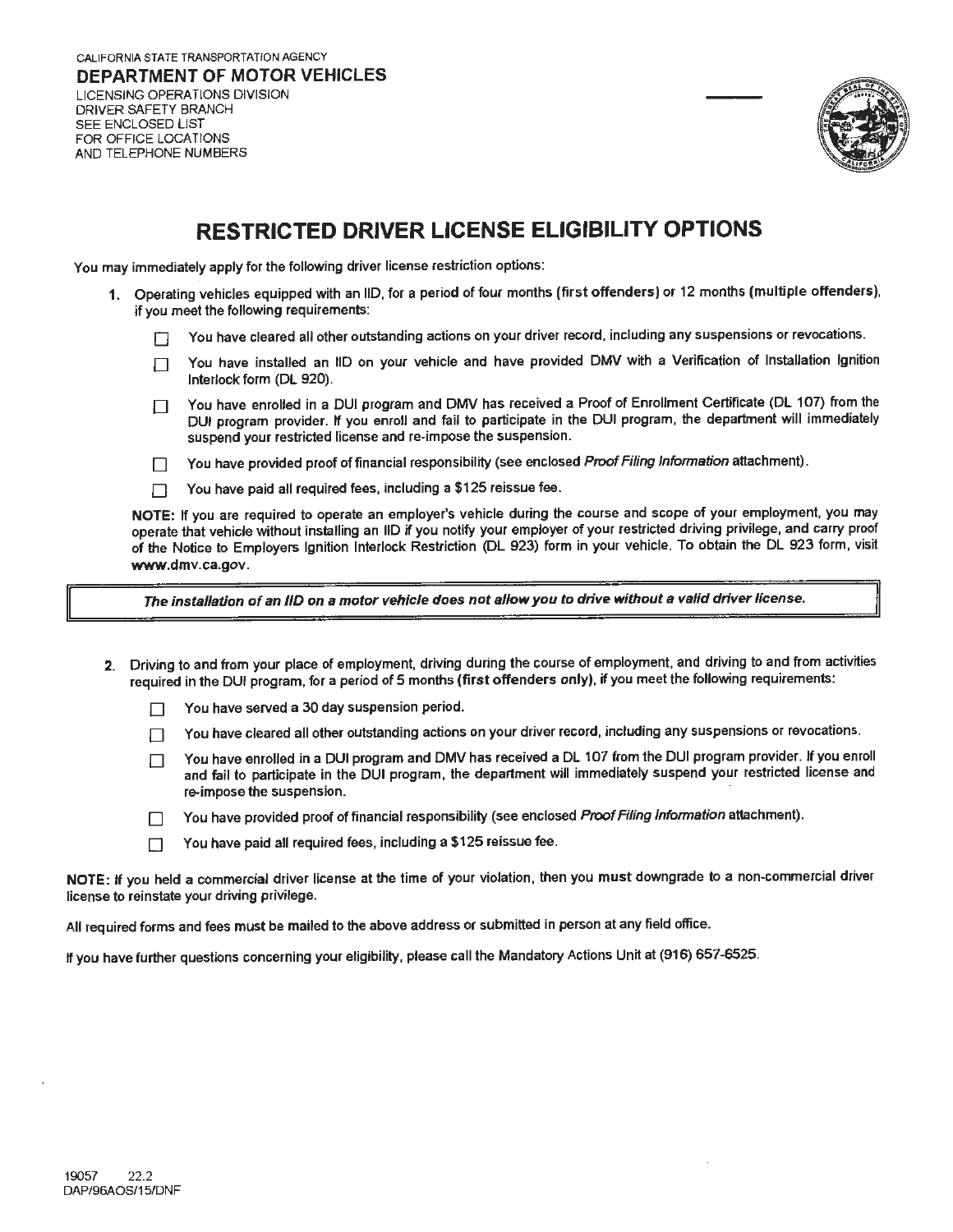

## **HEARING INFORMATION**

You may request a hearing to show that the suspension or revocation is not justified. If you request a hearing, a telephone hearing will be scheduled unless you specify that you want an in person hearing. Hearings are arranged through the local Driver Safety Office. (See list below for the office nearest you.) Your hearing request must be made within 10 days from the mail date of the enclosed order. A stay may only be granted if the hearing is requested within 10 days of the mail date and the department is unable to make a determination before the effective date of the action.

The hearing issues will be the following: (1) did the peace officer have reasonable cause to believe you had been driving a motor vehicle in violation of §23136, §23140, §23152, §23153, or §23154 of the Vehicle Code. (2) Were you lawfully detained? (3) Were you driving a motor vehicle when you had 0.08% or more by weight of alcohol in your blood, or 0.01% or more while driving on DUI court probation? Your need for a license cannot be considered at the hearing.

You may present oral testimony and other evidence. Testimony is taken under oath or affirmation and the proceedings are recorded. You may be represented by legal counsel, or you may represent yourself. The arresting officer(s) may be subpoenaed in this matter if it is determined that testimony is needed. However, if you wish to question the arresting officer(s), you have the right to have subpoenas issued on your behalf. You may subpoena any other witness you feel may help your case, and you have the right to cross-examine any opposing witness. Subpoenas will be issued by the hearing officer upon request prior to the hearing. You are responsible for service of your subpoena(s) and any witness fees required by law. Before the hearing you may see or obtain copies of the department's evidence. You must request copies of the department's evidence at least 10 days prior to the date set for commencement of the hearing in order to receive the copies prior to the hearing date. If you want copies released to someone else, you must give them signed permission.

You have the right to have a sign or language interpreter present at your hearing. If you require the service of an interpreter and you are requesting a hearing, please notify the department immediately.

After the hearing, the hearing officer shall make findings and render a written decision. You may request a departmental review in writing within 15 days from the effective date of the decision. A request for a departmental review does not stay any action taken against your driving privilege. Effective January 1, 2003, the fee for the departmental review is \$120. You may also request a court review by contacting the Superior Court in your county of residence within 30 days from the effective date of the decision.

#### **Driver Safety Offices**

| (661) 833-2103<br>5800 District Blvd, Ste. 100-B, 93313<br><b>Bakersfield</b>       |  |
|-------------------------------------------------------------------------------------|--|
| (323) 724-4000<br>5801 E. Slauson Ave., 2nd Fir. Ste. 250 90040<br>City of Commerce |  |
| (714) 703-2511<br>790 The City Dr., Ste 420, 92868<br>City of Orange                |  |
| (626) 974-7137<br>1365 N. Grand Ave., Ste. 101, 91724<br>Covina                     |  |
| $(310)$ 615-3500<br>390 N. Pacific Coast Hwy., Ste. 2075, 90245<br>El Segundo       |  |
| (559) 445-6399<br>2510 S. East Avenue, Ste. 310, 93706<br>Fresno                    |  |
| $(510)$ 563-8900<br>7677 Oakport St., Ste. 220, 94621<br>Oakland                    |  |
| (805) 988-3050<br>2051 N. Solar Dr., Ste. 125, 93036<br>Oxnard                      |  |
| (530) 224-4755<br>2650 Chum Crk. Rd., Ste. 200, 96002<br>Redding                    |  |
| (916) 227-2970<br>4700 Broadway, 2nd Flr., 95820<br>Sacramento                      |  |
| (909) 383-7413<br>1845 Business Center Dr., Ste. 212, 92408<br>San Bernardino       |  |
| (619) 220-5300<br>1455 Frazee Rd., Ste. 400, 92108<br>San Diego                     |  |
| (415) 557-1170<br>1377 Fell St., 2nd Flr., 94117<br>San Francisco                   |  |
| (408) 229-7100<br>90 Great Oaks Blvd., Ste. 104, 95119<br>San Jose                  |  |
| (707) 576-2710<br>2570 Corby Ave., 95407<br>Santa Rosa                              |  |
| (209) 948-7715<br>710 N. American Ave., 95202<br>Stockton                           |  |
| (818) 376-4217<br>6150 Van Nuys Blvd., Ste. 205, 91401<br>Van Nuys                  |  |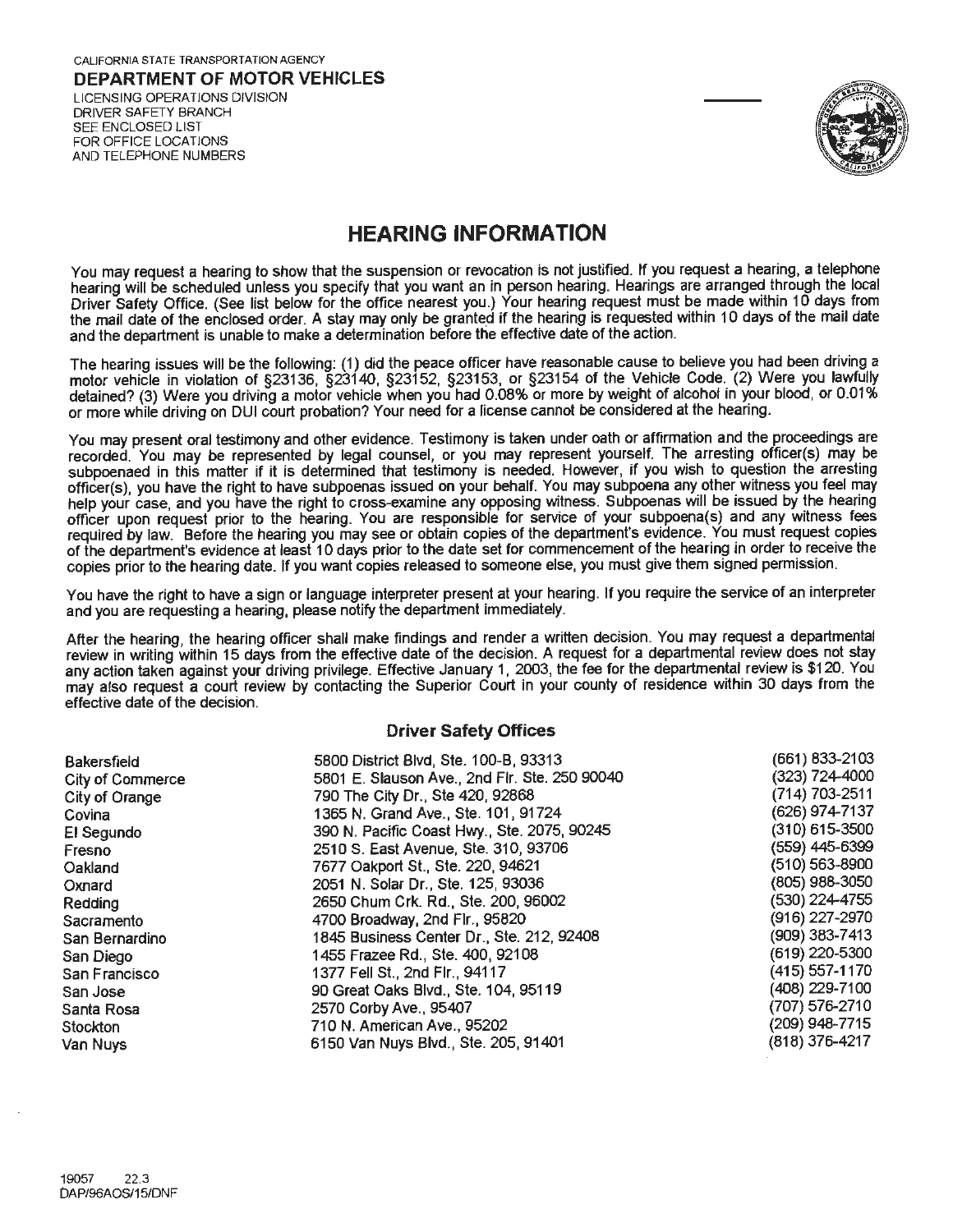

## **PROOF FILING INFORMATION**

The most common method of showing proof of financial responsibility is to provide a California Insurance Proof Certificate (form SR-22/SR-1P) from an insurance company authorized to do business in California. The types of coverage on the form SR-22/SR-1P are listed below:

**SR-22** - A motor vehicle liability policy may be provided to cover only vehicles registered in your name (owner's policy), only to vehicles you do not own (operator's policy), or all vehicles whether you own them or not (broad coverage). This certificate is acceptable for all OMV actions requiring proof of financial responsibility.

**SR-1P** - An automobile liability policy or a liability policy may be provided to cover vehicles with less than four wheels. This certificate is used after an accident without insurance, for negligent operator sanctions per §12810.5 VC, or for an application by a minor requiring proof.

To obtain a California Insurance Proof Certificate, contact an insurance agent or broker. **DO NOT SUBMIT**  a copy of your policy or application, as neither can be accepted in place of the California Insurance Proof Certificate. If necessary, persons unable to obtain this insurance coverage through their regular insurance company may have any insurance agent or broker make an application to the California Automobile Assigned Risk Plan. The Plan may be contacted directly for information at

> California Automobile Assigned Risk Plan P.O. Box 7917 San Francisco, CA 94120-7917

Proof of financial responsibility may be met by a \$35,000 cash deposit or \$35,000 surety bond. Proof may also be filed by a self-insurer on behalf of an employee to permit driving vehicles owned by the self-insurer within the scope of employment. Bond information must be obtained from a surety bond company authorized in California. For information on the cash deposit or self-insurance, you may call (916) 657-6421, or write:

> OMV Financial Responsibility Unit P.O. Box 942884, Mail Station J-237 Sacramento, CA 94284-0884